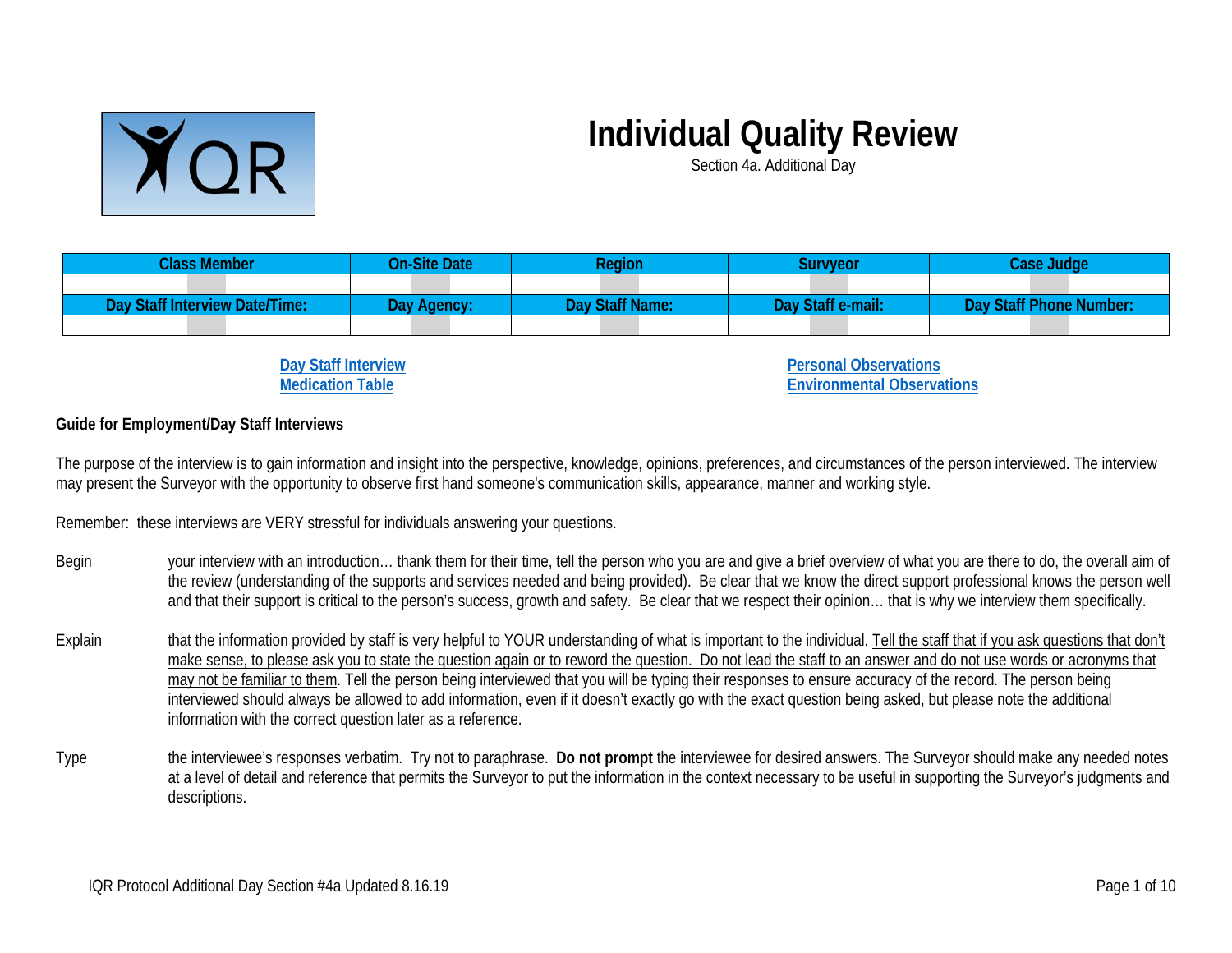- New Staff If the direct support professional is very new (30 days or less), his or her supervisor may sit in, but the staff should answer questions first. Make clear that you want the direct support professional to answer first and if the supervisor has anything to add at the end of the interview they are welcome to do so. You must record the responses from the direct support professional separate from the responses of the supervisor. It is fine to use initials, but we must know who said what.
- DO NOT Even if asked directly, **do not** tell the person interviewed that anything is or is not "all right," "okay with me," does or does not "comply" with any regulation, law or requirement, or any other indication of approval or disapproval. Even if asked directly, **do not** provide technical assistance or "recommendations" to resolve or improve issues.
- Change in who is being interviewed: If the direct support professional who knows the person you are reviewing best is not available/allowed to participate in this interview find out why and note the reason and who is giving you this information. Make these notations in your protocol under the appropriate interview. Notify the agency that you will record the answers provided but they may not be counted and the entire interview may be scored a "0". Consult with your Case Judge and Community Monitor prior to completing your protocol.
- Names During the interview, whenever the protocol uses the term "(Name)" the Surveyor should use the person's name when speaking, for example, "Ms. Smith," or "Mr. Jones."
- Emergencies Remember that the direct support professional may have to respond to an emergency or crisis situation during the interview. If this happens, the Surveyor should terminate the interview immediately and establish a time to reschedule or resume the interview. Do not continue to engage the person in conversation.
- At the End At the end of the interview, thank the person for his/her time, information and cooperation.

Based on your review of the records, what should be present in this environment? (e.g., adaptive equipment/assistive technology, specific responses to behavior, specific supports during eating, etc.) If the information you require is found to your satisfaction, check the box next to the item you've listed. If not, leave it blank, highlight it and use it as a reference when scoring and/or writing up your summary. Use this space to identify missing information, use it to verify that recommendations have been followed, use it to ask about or observe needed equipment/devices, etc.

| Item to Verify or Request | Completed? (Y/N) |  |
|---------------------------|------------------|--|
|                           |                  |  |
|                           |                  |  |
|                           |                  |  |
|                           |                  |  |
|                           |                  |  |
|                           |                  |  |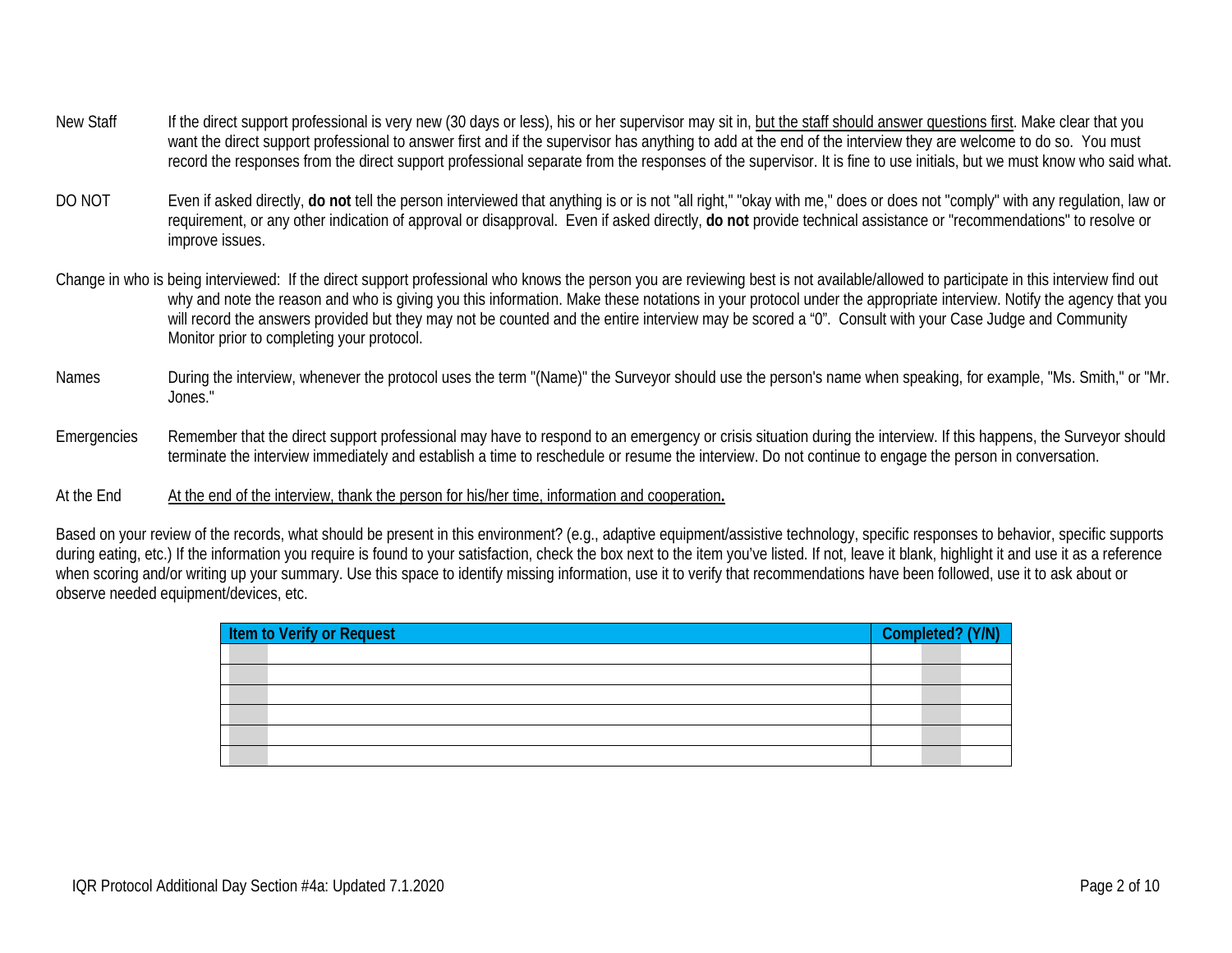<span id="page-2-0"></span>

|                  | <b>DAY STAFF INTERVIEW</b>                                                                                                                                                  |
|------------------|-----------------------------------------------------------------------------------------------------------------------------------------------------------------------------|
| $\overline{1}$ . | Tell me about (Name):                                                                                                                                                       |
|                  | Note: The interviewee may ask, well what do you want to know? The surveyor can respond by saying: "I've never met (Name) or don't know him/her well -so please              |
|                  | tell me about her/him".                                                                                                                                                     |
| 1A.              |                                                                                                                                                                             |
| 2.               | What are (Name's):                                                                                                                                                          |
|                  | Strengths?<br>a.<br>b.<br>Preferences?                                                                                                                                      |
| 2A.              |                                                                                                                                                                             |
| 3.               | How long have you worked with (Name)? (Try to get year the person started)                                                                                                  |
| 3A.              |                                                                                                                                                                             |
| 4.               | Walk me through (Name's) day; what is a "typical" day for (Name)  times what he/she is doing? .                                                                             |
|                  | Note: If the interviewee states them, record the time the person begins his/her day, what he/she does and for approximately how long, then what the person does             |
|                  | next Note the total number of hours per day the person is engaged in identified activities.                                                                                 |
| 4A.              |                                                                                                                                                                             |
| 5.               | Did you participate in the development of (Name's) ISP?                                                                                                                     |
|                  | If Yes, then ask: How did you participate? What did you do?                                                                                                                 |
|                  | If No, then ask: Did information about (Name) get from you to the Team and information from the meeting get back to you? If so, how?                                        |
| 5A.              |                                                                                                                                                                             |
| 6.               | Have you received training on implementing (Name's) ISP? If Yes, when and what did you learn?                                                                               |
| 6A.              |                                                                                                                                                                             |
| $\overline{7}$ . | Does (Name) have Written Direct Support Instructions (WDSI's) that apply to his/her ISP Outcomes and Action Steps? If so, Have you received training on                     |
| 7A.              | implementing WDSI's? If Yes, what did you learn; what are you to do?                                                                                                        |
| $\overline{8}$ . | Does the IDT meet when major events occur in (Name's) life? If Yes, what happened and when did this occur?                                                                  |
| 8A.              |                                                                                                                                                                             |
| 9.               | How does the team integrate (Name's) culture, traditions, and values into the ISP and (Name's) everyday life?                                                               |
|                  | Note: List specific measurable indicators, then look for verification in the notes and program records or other interviews. This question usually needs to be repeated, and |
|                  | needs to be taken slowly, with spacing between the words: culture-and tradition- and-- values. You can explain that when thinking about culture we mean things like         |
|                  | ethnic and or lifestyle preferences; values can include religion or family and tradition can mean things like customs passed down from generation to generation.            |
| 9Α.              |                                                                                                                                                                             |
| 10.              | What Action Steps is (Name) working on right now?                                                                                                                           |
|                  | a. What are your responsibilities in implementing (Name's) Action Steps?                                                                                                    |
|                  | b. How much time does (Name) spend working on activities related to his/her Action Steps/Outcomes? How often?                                                               |
| 10A.             |                                                                                                                                                                             |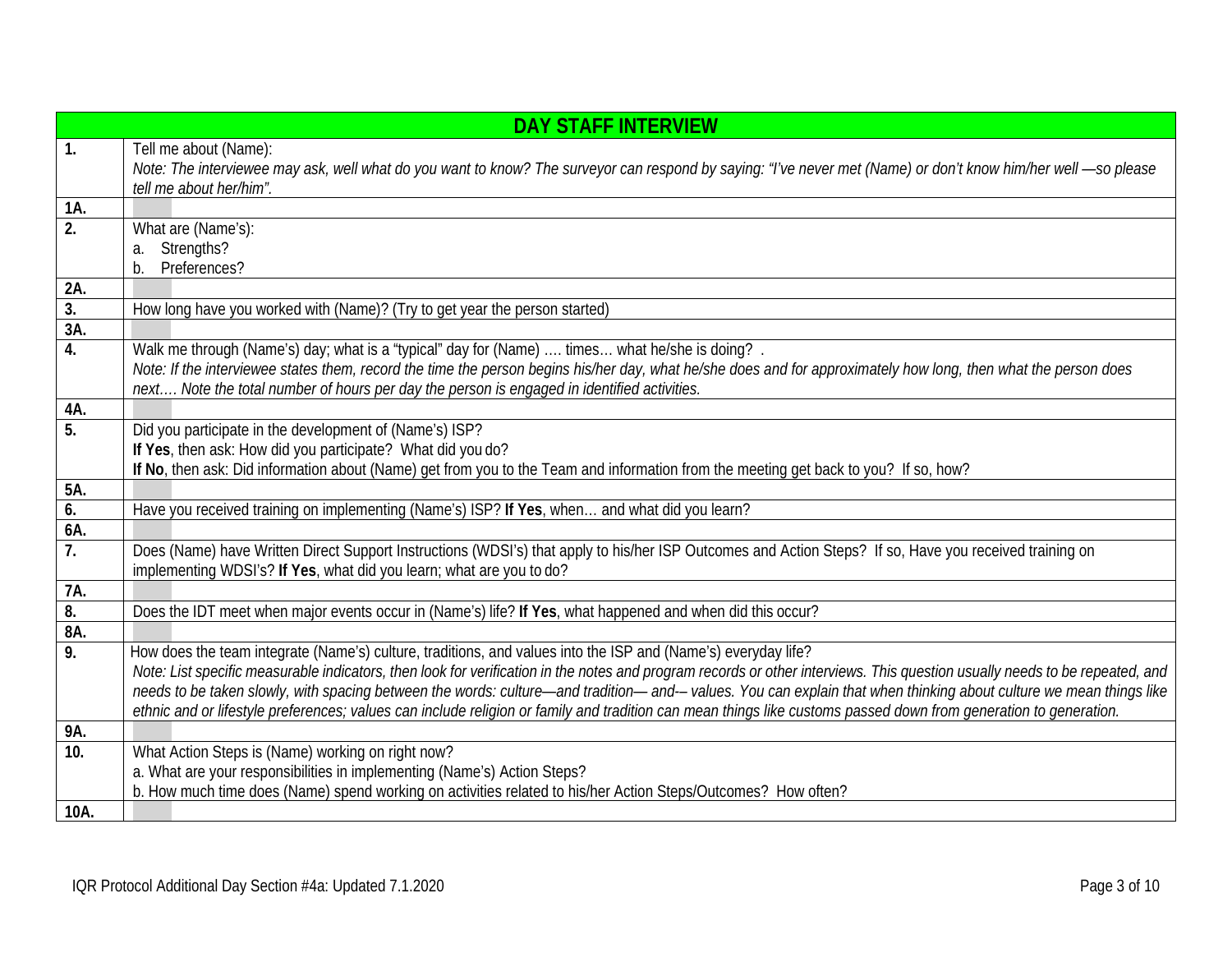|      |                                                                                                                                                                                                                                                                                                                                                                                                              |                                                                  | <b>DAY STAFF INTERVIEW</b>                                                                                                                                                 |  |  |
|------|--------------------------------------------------------------------------------------------------------------------------------------------------------------------------------------------------------------------------------------------------------------------------------------------------------------------------------------------------------------------------------------------------------------|------------------------------------------------------------------|----------------------------------------------------------------------------------------------------------------------------------------------------------------------------|--|--|
| 11.  | What is (Name's) current status in terms of meeting and completing Outcomes and Actions Steps? Has s/he made progress or experienced regression in the following                                                                                                                                                                                                                                             |                                                                  |                                                                                                                                                                            |  |  |
|      |                                                                                                                                                                                                                                                                                                                                                                                                              |                                                                  | areas in the last year? If there is progress, describe it. If there has been no progress, explain why not for each area. If there is regression in any area, describe what |  |  |
|      |                                                                                                                                                                                                                                                                                                                                                                                                              | actions have been taken by the IDT in each regressed area.       |                                                                                                                                                                            |  |  |
| 11A. | Life Area                                                                                                                                                                                                                                                                                                                                                                                                    | If there has been progress, identify it.                         | If there has been no progress, explain why not<br>If there has been regression, describe<br>what actions have been taken by the IDT to<br>address the regression.          |  |  |
|      | Live                                                                                                                                                                                                                                                                                                                                                                                                         |                                                                  |                                                                                                                                                                            |  |  |
|      | Work/Learn                                                                                                                                                                                                                                                                                                                                                                                                   |                                                                  |                                                                                                                                                                            |  |  |
|      | Fun/Relationships                                                                                                                                                                                                                                                                                                                                                                                            |                                                                  |                                                                                                                                                                            |  |  |
|      | Health                                                                                                                                                                                                                                                                                                                                                                                                       |                                                                  |                                                                                                                                                                            |  |  |
|      | Other                                                                                                                                                                                                                                                                                                                                                                                                        |                                                                  |                                                                                                                                                                            |  |  |
| 12.  |                                                                                                                                                                                                                                                                                                                                                                                                              | If Yes, what was the disagreement(s) and how were they resolved? | Have there been situations in which the team failed to reach a consensus on (Name's) day program or other service and support needs?                                       |  |  |
| 12A. |                                                                                                                                                                                                                                                                                                                                                                                                              |                                                                  |                                                                                                                                                                            |  |  |
| 13.  |                                                                                                                                                                                                                                                                                                                                                                                                              |                                                                  | How responsive is (Name's) case manager? Can you give me an example? What do you see as her/his role or job?                                                               |  |  |
| 13A. |                                                                                                                                                                                                                                                                                                                                                                                                              |                                                                  |                                                                                                                                                                            |  |  |
| 14.  | Do you know (Name's) quardian? To what extent (how often) is the quardian involved in this person's life? Is (Name's) quardian involved with decision making<br>regarding his/her day services?                                                                                                                                                                                                              |                                                                  |                                                                                                                                                                            |  |  |
| 14A. |                                                                                                                                                                                                                                                                                                                                                                                                              |                                                                  |                                                                                                                                                                            |  |  |
| 15.  | Has (Name) or the quardian ever objected to or requested services other than what you provide?<br>If Yes, When? What was objected to or requested? What happened?                                                                                                                                                                                                                                            |                                                                  |                                                                                                                                                                            |  |  |
| 15A. |                                                                                                                                                                                                                                                                                                                                                                                                              |                                                                  |                                                                                                                                                                            |  |  |
| 16.  |                                                                                                                                                                                                                                                                                                                                                                                                              |                                                                  | Does (Name) have any advanced medical directives, or any end-of-life directions? If so, what are the instructions?                                                         |  |  |
| 16A. |                                                                                                                                                                                                                                                                                                                                                                                                              |                                                                  |                                                                                                                                                                            |  |  |
| 17.  | Have you received any training specific to reporting abuse, neglect, and exploitation?                                                                                                                                                                                                                                                                                                                       |                                                                  |                                                                                                                                                                            |  |  |
| 17A. |                                                                                                                                                                                                                                                                                                                                                                                                              |                                                                  |                                                                                                                                                                            |  |  |
| 18.  | To whom do you report if you suspect abuse, neglect or exploitation?                                                                                                                                                                                                                                                                                                                                         |                                                                  |                                                                                                                                                                            |  |  |
| 18A. |                                                                                                                                                                                                                                                                                                                                                                                                              |                                                                  |                                                                                                                                                                            |  |  |
| 19.  | What other types of training would be beneficial to you or do you think you would like to have?                                                                                                                                                                                                                                                                                                              |                                                                  |                                                                                                                                                                            |  |  |
| 19A. |                                                                                                                                                                                                                                                                                                                                                                                                              |                                                                  |                                                                                                                                                                            |  |  |
| 20.  | What barriers [obstacles] do you encounter in working with or planning for (Name)? Has the team addressed these barriers?<br>Note: Often the interviewee will ask for clarification. The surveyor can respond with: 'Has the (Name) wanted to do something but others said NO or it got put off for<br>whatever reason?' If the person you are interviewing gives an example, ask if the issue got resolved. |                                                                  |                                                                                                                                                                            |  |  |
| 20A. |                                                                                                                                                                                                                                                                                                                                                                                                              |                                                                  |                                                                                                                                                                            |  |  |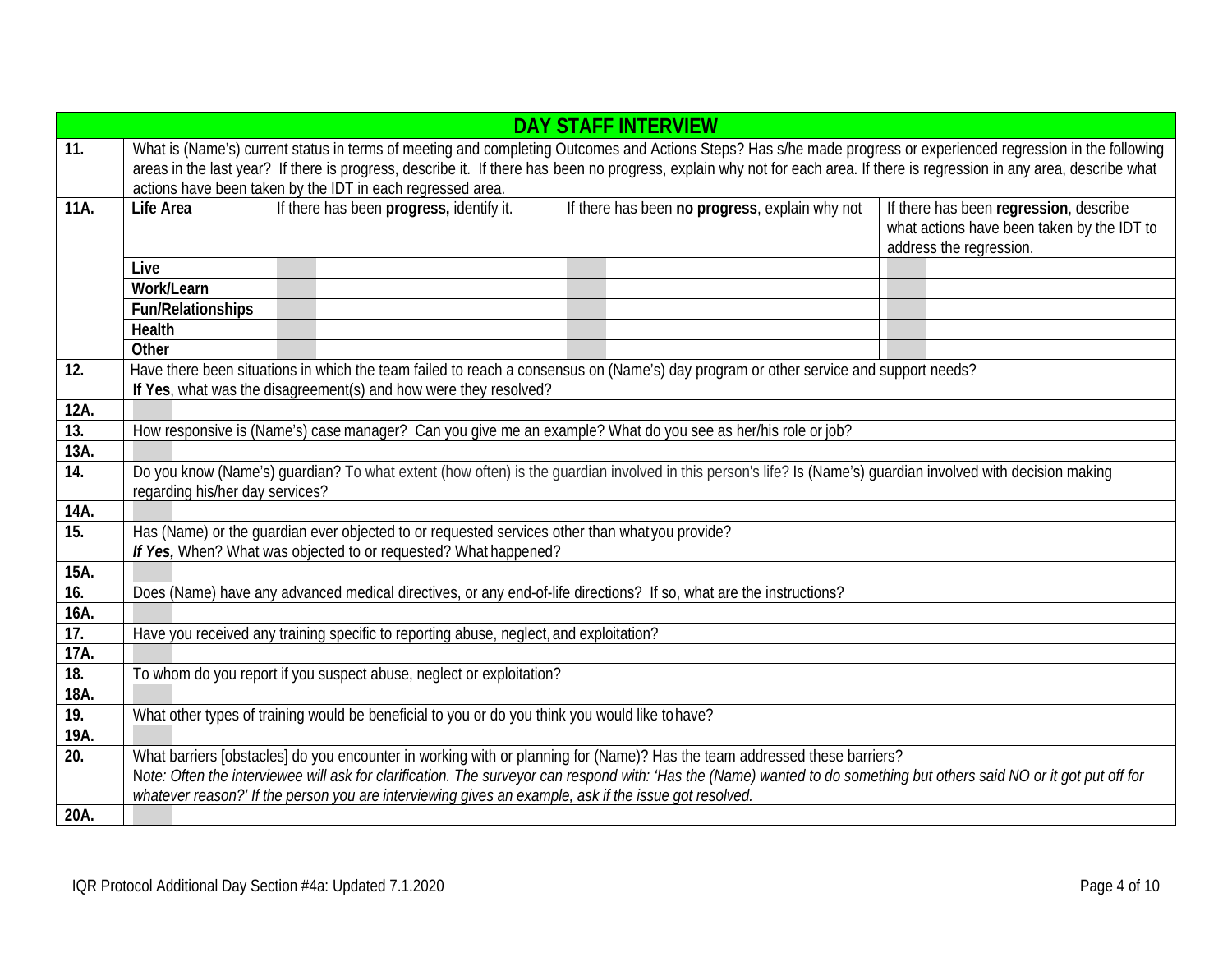|                   | <b>DAY STAFF INTERVIEW</b>                                                                                                                                                                                                                                                  |
|-------------------|-----------------------------------------------------------------------------------------------------------------------------------------------------------------------------------------------------------------------------------------------------------------------------|
| 21.               | What, if any, change in behavior has occurred during the past year? How is (Name) doing in terms of behavior?                                                                                                                                                               |
|                   | Note: If there has been a change, find out what the change is and when and why (if they know) it occurred.                                                                                                                                                                  |
| 21A.              |                                                                                                                                                                                                                                                                             |
| 22.               | What, if any, change in overall activity levels has occurred during the past year? [Is (Name) more/less active than usual or more/less independent than usual? Note: If<br>there has been a change, find out what the change is and when or why (if they know) it occurred. |
| 22A.              |                                                                                                                                                                                                                                                                             |
| $\overline{23}$ . | If regression is reported, then ask: Was (Name) evaluated to assess for underlying reasons (health, environmental, relationships, etc.) for the change(s)? If Yes,<br>Who conducted the evaluation? What was the outcome?                                                   |
| 23A.              |                                                                                                                                                                                                                                                                             |
| 24.               | What kinds of medical issues does (Name) have, including diagnoses?                                                                                                                                                                                                         |
|                   | Note: If you are given a list of diagnoses, ask what each means for (Name) and how they impact on their day situation.                                                                                                                                                      |
| 24A.              |                                                                                                                                                                                                                                                                             |
| 25.               | Has the IDT discussed (Name's) health-related issues? What did they do and how did they address these health issues?                                                                                                                                                        |
|                   | Note: They may have discussed health issues at the last Annual ISP meeting. If so, the ISP and/or meeting minutes need to reflect such, ask about any discrepancies.                                                                                                        |
| 25A.              |                                                                                                                                                                                                                                                                             |
| $\overline{26}$ . | Does (Name) have any Health Care Plans (HCPs)? If Yes, What do these plans specifically address? If No, Does s/he need one? Please explain.                                                                                                                                 |
| 26A.              |                                                                                                                                                                                                                                                                             |
| $\overline{27}$ . | Does (Name) have medical emergency response plan(s) (MERPs)? If yes, What do these plans specifically address? If No, Does s/he need one? Please explain.<br>Have you had to implement the medical emergency response plan? If yes, please describe.                        |
| 27A.              |                                                                                                                                                                                                                                                                             |
| $\overline{28}$ . | Has (Name) been taken to the emergency room or urgent care during the past year? If yes, when and why? What were the discharge instructions?                                                                                                                                |
| 28A.              |                                                                                                                                                                                                                                                                             |
| $\overline{29}$ . | Was (Name) admitted into the hospital in the past year? If yes, when and why? What were the discharge instructions? Was there a team meeting to discuss the<br>admission and/or aftercare?                                                                                  |
| 29A.              |                                                                                                                                                                                                                                                                             |
| 30.               | Do you know if any medication that (Name) takes has side effects that you should be aware of?<br>Note: Staff can either describe or get a list of the side effects and show you. Some may do both.                                                                          |
| 30A.              |                                                                                                                                                                                                                                                                             |
| 31.               | If (Name) experiences pain, how does he/she communicate that? What is done and to whom do you communicate?                                                                                                                                                                  |
| 31A.              |                                                                                                                                                                                                                                                                             |
| 32.               | Does (Name) have a Positive Behavioral Support Plan (PBSP) in place? If yes, what are the behavioral issues in the PBSP? What are some of the strategies or                                                                                                                 |
|                   | interventions that are recommended in the PBSP? Have you had to implement any interventions? Do they meet his/her needs?                                                                                                                                                    |
| 32A.              |                                                                                                                                                                                                                                                                             |
| 33.               | Does (Name) have a Behavioral Crisis Intervention Plan (BCIP) in place? If yes, what are the behavioral issues in the BCIP? What are some of the strategies or                                                                                                              |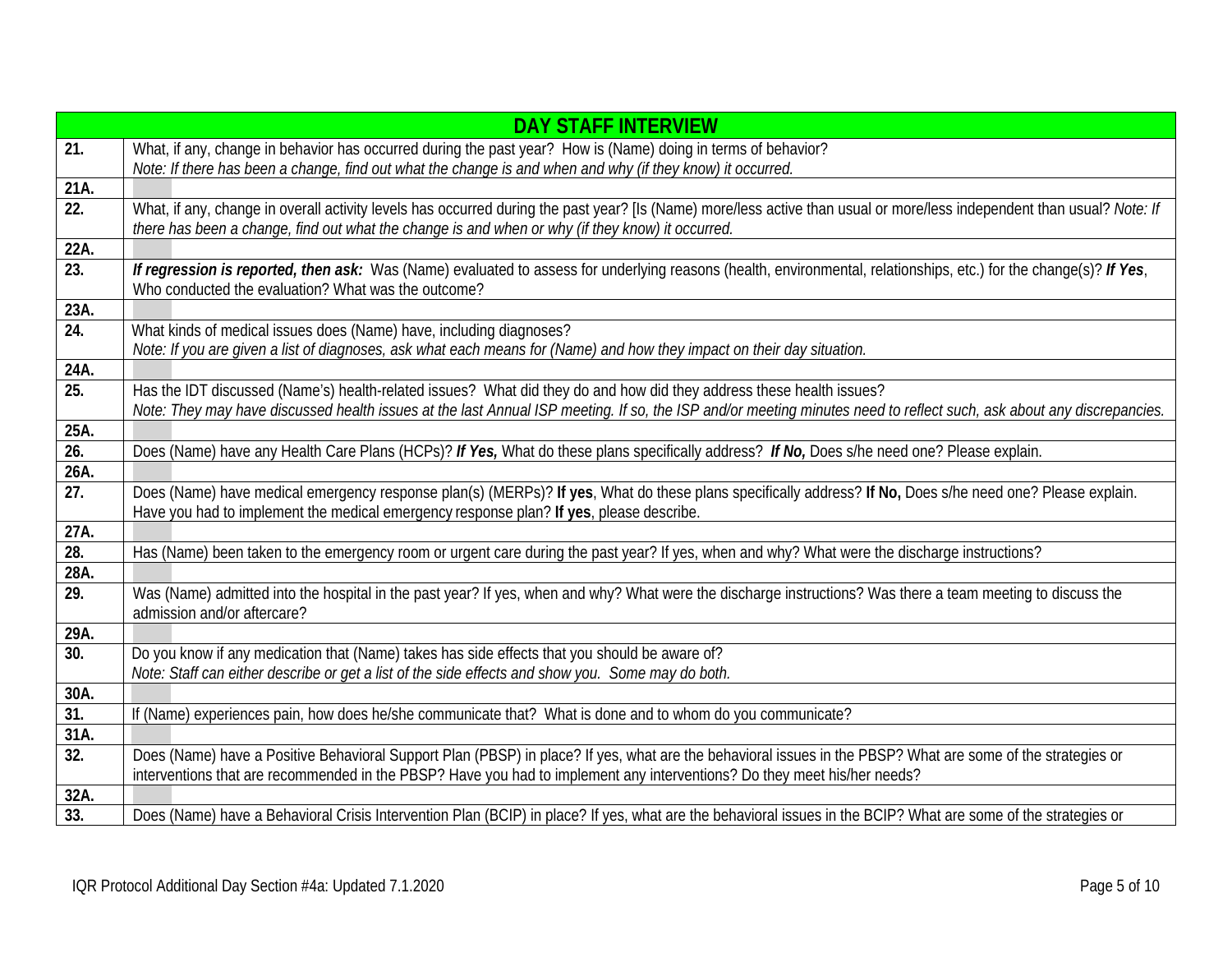|                   | <b>DAY STAFF INTERVIEW</b>                                                                                                                                                                                                                                                                                                                                                                                                                                                                                                                                                                                                                                                                                                                           |
|-------------------|------------------------------------------------------------------------------------------------------------------------------------------------------------------------------------------------------------------------------------------------------------------------------------------------------------------------------------------------------------------------------------------------------------------------------------------------------------------------------------------------------------------------------------------------------------------------------------------------------------------------------------------------------------------------------------------------------------------------------------------------------|
|                   | interventions that are recommended in the BCIP? Do they meet his/her needs?                                                                                                                                                                                                                                                                                                                                                                                                                                                                                                                                                                                                                                                                          |
| 33A.              |                                                                                                                                                                                                                                                                                                                                                                                                                                                                                                                                                                                                                                                                                                                                                      |
| $\overline{34}$ . | For persons using wheelchairs or with limitations to movement and mobility, verify with the interviewee that the person has mobility issues. If so, ask the staff<br>person:<br>What equipment does (name) need?<br>a.<br>Is the equipment here and available?<br>b.<br>Describe what procedures you use for specific care related to mobility.<br>C.<br>Did you receive training on (names) mobility issues? From whom? (name/title)<br>d.                                                                                                                                                                                                                                                                                                          |
| 34A.              |                                                                                                                                                                                                                                                                                                                                                                                                                                                                                                                                                                                                                                                                                                                                                      |
| 35.               | For persons who have seizure disorders, verify with the interviewee that the person has a seizure diagnosis or a history of seizures. If so, ask the staff person:<br>Describe what procedures you use for specific care related to seizure management.<br>a.<br>b. Did you receive training on what to do if (Name) has a seizure? If Yes, tell me what you do.<br>Note: this may be answered within the questions above.                                                                                                                                                                                                                                                                                                                           |
| 35A.              |                                                                                                                                                                                                                                                                                                                                                                                                                                                                                                                                                                                                                                                                                                                                                      |
| 36.               | For persons who have difficulty swallowing, managing liquids, etc., verify with the interviewee that the person has difficulty swallowing food and/or meds. If so,<br>ask the staff person: Describe what procedures you use for specific care related to eating, hydrating, and medication delivery.<br>Did you receive training on (Name's) CARMP specifically on how to assist (Name) with eating, hydrating, and medication delivery?<br>a.<br>What equipment does (Name) need?<br>b.<br>Is this equipment available and used here? If Yes, ask to see it, be sure it's working. If No, list what is not, and ask: Why isn't it here? Why isn't it used here?<br>C.<br>Have you been trained in and do you know how to use this equipment?<br>d. |
| 36A.              |                                                                                                                                                                                                                                                                                                                                                                                                                                                                                                                                                                                                                                                                                                                                                      |
| 37.               | Does (Name) require any additional devices or equipment you haven't already mentioned?<br>If Yes, tell me what they need: (Note: List everything the Direct Support Staff identifies)<br>a.<br>Is all the needed equipment available and used? If No, list what is not used and ask: Why isn't it here? Why isn't it used here?<br>b.<br>Have you been trained to use this equipment? If No, list what the staff has not been trained on and ask: Why haven't you been trained?<br>C.                                                                                                                                                                                                                                                                |
| 37A.              |                                                                                                                                                                                                                                                                                                                                                                                                                                                                                                                                                                                                                                                                                                                                                      |
| 38.               | During the past year (since you have been working with (Name) if the interviewee has been with the person less than a year) were there other services that (Name)<br>needed but did not receive?<br>If Yes, what are they?<br>a.<br>Do you know why the service(s) was not received by (Name)?<br>b.<br>Are there other services needed by (Name) now?<br>C.<br>Do you know what actions, if any, are being taken and by whom to secure the needed services? If Yes, explain<br>d.                                                                                                                                                                                                                                                                   |
| 38A.              |                                                                                                                                                                                                                                                                                                                                                                                                                                                                                                                                                                                                                                                                                                                                                      |
| 39.               | Are resources (i.e., medical, personal money, transportation) available to meet (Name's) needs? If No, what is not available and what is being done to secure the<br>needed resources/services, if you know?                                                                                                                                                                                                                                                                                                                                                                                                                                                                                                                                         |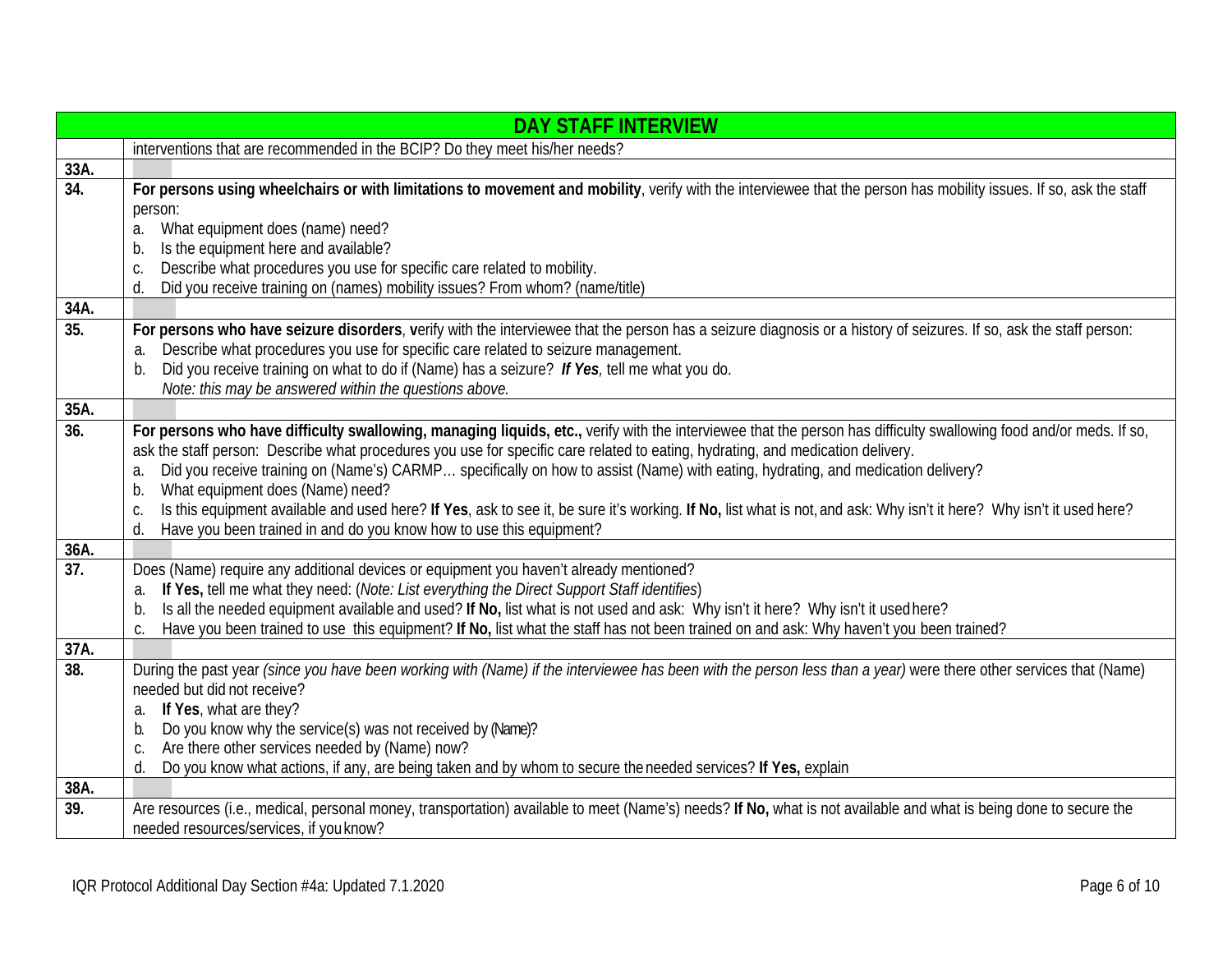|      | <b>DAY STAFF INTERVIEW</b>                                                                                                                                                                                                                                                                            |
|------|-------------------------------------------------------------------------------------------------------------------------------------------------------------------------------------------------------------------------------------------------------------------------------------------------------|
| 39A. |                                                                                                                                                                                                                                                                                                       |
| 40.  | Does your agency have any practices or policies that might restrict (Name's) ability to pursue adult relationships? If Yes, what do they say?                                                                                                                                                         |
| 40A. |                                                                                                                                                                                                                                                                                                       |
| 41.  | What opportunities does (Name) have for integration with non-disabled persons?                                                                                                                                                                                                                        |
| 41A. |                                                                                                                                                                                                                                                                                                       |
| 42.  | Does (Name) volunteer in the community? How often? Is this an integrated opportunity?                                                                                                                                                                                                                 |
| 42A. |                                                                                                                                                                                                                                                                                                       |
| 43.  | Is (Name) a member of a group or organization? With what groups? (List all identified) How often does s/he engage with each of these groups? Are they integrated?                                                                                                                                     |
| 43A. |                                                                                                                                                                                                                                                                                                       |
| 44.  | Does (Name) have non-disabled, non-paid friends in his/her life? If so, who are they and how often does he/she get to be with and do things with these people (List by<br>person).                                                                                                                    |
| 44A. |                                                                                                                                                                                                                                                                                                       |
| 45.  | What generic services does (Name) use? Generic meaning services available in the community that everyone uses (e.g., grocery store, library, stores). When he<br>goes to these places, is he with other people with I/DD? If not, how often does he go when he is NOT in a group of people with I/DD? |
| 45A. |                                                                                                                                                                                                                                                                                                       |
| 46.  | Over the next year, what would you like to see (Name) doing?                                                                                                                                                                                                                                          |
| 46A. |                                                                                                                                                                                                                                                                                                       |
| 47.  | What are your expectations for growth in terms of skill building for (Name)?                                                                                                                                                                                                                          |
| 47A. |                                                                                                                                                                                                                                                                                                       |
| 48.  | Has (Name) identified what type of work or volunteer activities he/she would like to do?                                                                                                                                                                                                              |
| 48A. |                                                                                                                                                                                                                                                                                                       |
| 49.  | Has (Name) been offered the opportunity to participate in work or job exploration activities including volunteer work and/or trial work opportunities?                                                                                                                                                |
|      | If yes, a. What are the opportunities, and what has been done?                                                                                                                                                                                                                                        |
|      | b. Are these new experiences clearly documented in the ISP Work, Education and/or Volunteer History section?                                                                                                                                                                                          |
|      | If no, Is (Name) trying new discovery experiences in the community to determine interests, abilities, skills and needs?                                                                                                                                                                               |
|      | If No, Why not?                                                                                                                                                                                                                                                                                       |
| 49A. |                                                                                                                                                                                                                                                                                                       |
| 50.  | If there are barriers to employment, has the Team addressed how to overcome those barriers to employment and integrating clinical information, assistive                                                                                                                                              |
|      | technology and therapy supports as necessary for the (Name) to be successful in employment?                                                                                                                                                                                                           |
| 50A. |                                                                                                                                                                                                                                                                                                       |
| 51.  | Is (Name) Working?                                                                                                                                                                                                                                                                                    |
|      | If Yes, Where does (Name) work? Is this an integrated setting (i.e., not a provider agency, not with a group of other people with I/DD)                                                                                                                                                               |
|      | If Yes, How many hours per week does (Name) work?                                                                                                                                                                                                                                                     |
|      | If Yes, How does (Name) get to work?<br>C.                                                                                                                                                                                                                                                            |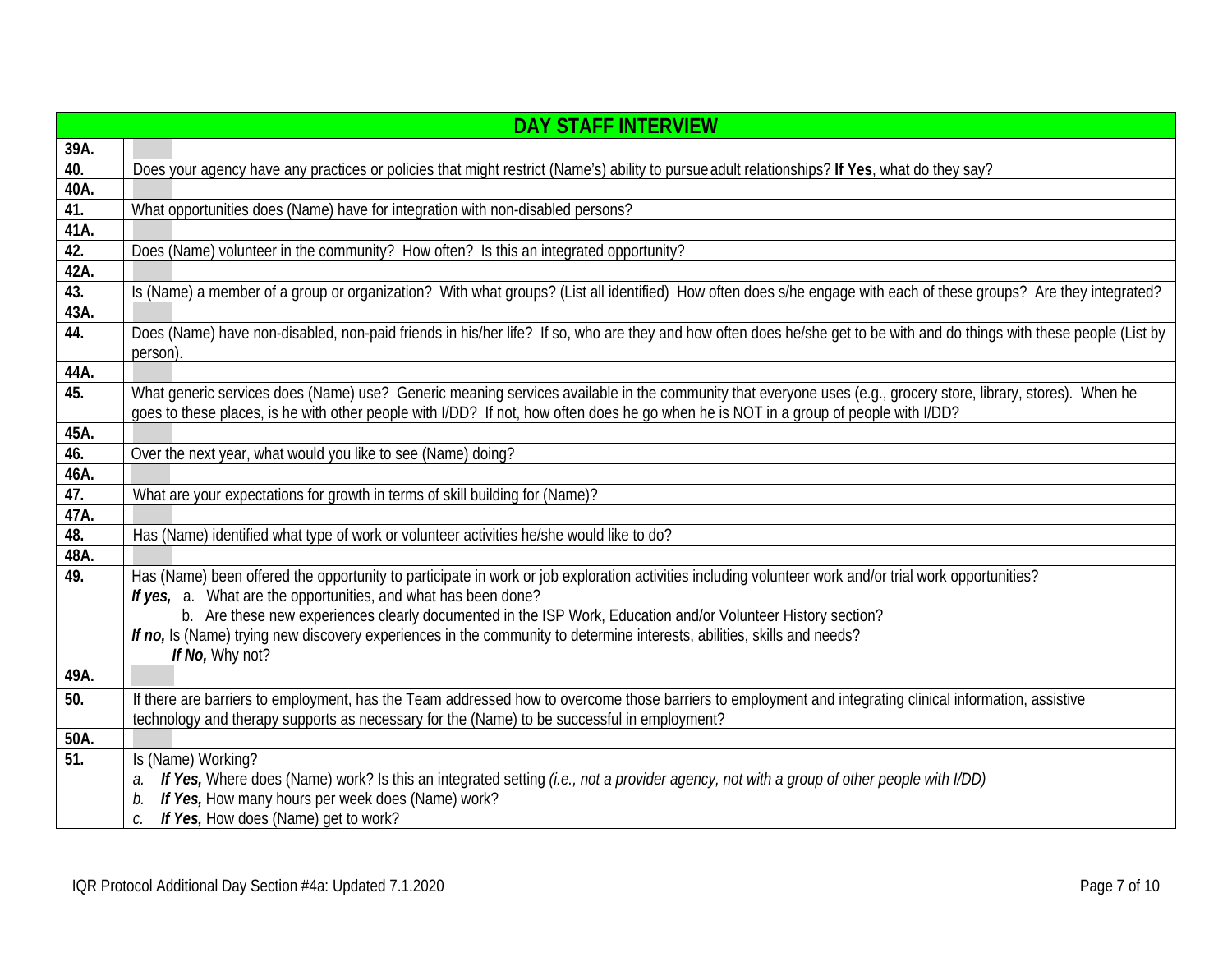|      | <b>DAY STAFF INTERVIEW</b>                                                   |
|------|------------------------------------------------------------------------------|
| 51A. |                                                                              |
|      | Add your additional questions here add as many questions/rows as are needed. |
|      |                                                                              |
|      | Add your additional questions here add as many questions/rows as are needed. |
|      |                                                                              |

**Review the Medication Administration Record (MAR) and complete the following chart. Medication information is to come directly off the container label when possible, and be compared to MAR to be sure they match. Also check the medication administration record to be sure medications have been given as instructed. Be sure to ask if the provider has an electronic and paper MAR. If both are maintained, compare to assure consistency. Also note how medication is stored (e.g., locked, dry and safe environment). Note if there are pain management strategies in place and being implemented correctly for this person, if applicable.**

**Note: IF you find issues with the MAR while you are in the home and/or the day program, take a picture of the respective MARs and add it to the "additional documents" file.**

<span id="page-7-0"></span>

| <b>MEDICATION TABLE</b> |               |                                                        |  |                        |                                |
|-------------------------|---------------|--------------------------------------------------------|--|------------------------|--------------------------------|
| Matches                 | Matches the   | Name and Strength of Medication   Dosage and Frequency |  | <b>Target Symptoms</b> | Discrepancies & Justifications |
| the MAR?                | Dr.'s Orders? |                                                        |  |                        |                                |
| (Y/N)                   | (Y/N)         |                                                        |  |                        |                                |
|                         |               |                                                        |  |                        |                                |
|                         |               |                                                        |  |                        |                                |
|                         |               |                                                        |  |                        |                                |
|                         |               |                                                        |  |                        |                                |
|                         |               |                                                        |  |                        |                                |
|                         |               |                                                        |  |                        |                                |
|                         |               |                                                        |  |                        |                                |
|                         |               |                                                        |  |                        |                                |
|                         |               |                                                        |  |                        |                                |
|                         |               |                                                        |  |                        |                                |
|                         |               |                                                        |  |                        |                                |
|                         |               |                                                        |  |                        |                                |
|                         |               |                                                        |  |                        |                                |
|                         |               |                                                        |  |                        |                                |
|                         |               |                                                        |  |                        |                                |
|                         |               |                                                        |  |                        |                                |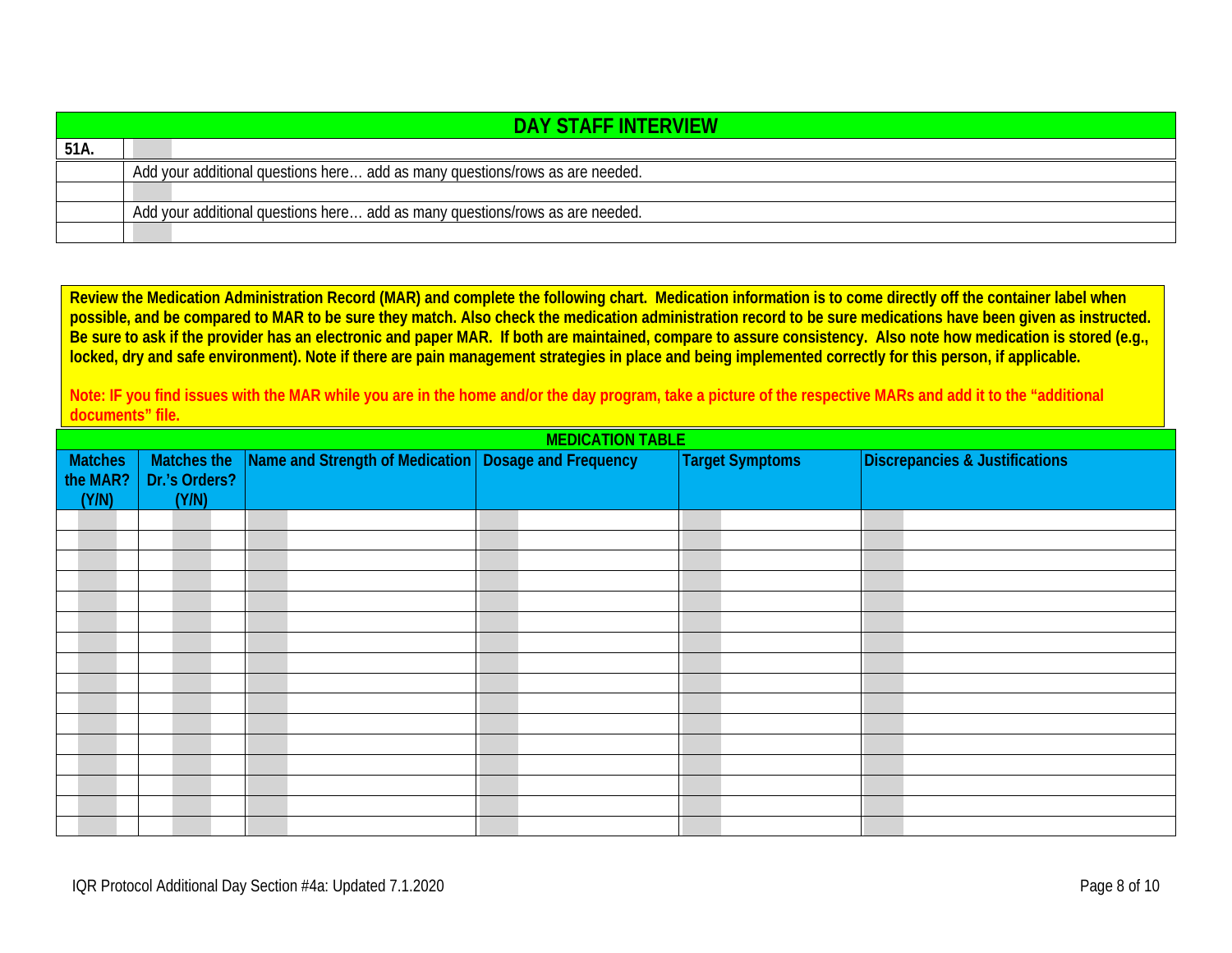<span id="page-8-0"></span>

| PERSONAL OBSERVATIONS, NOTES AND JUSTIFICATIONS                                                                                                                                                                          |                      |
|--------------------------------------------------------------------------------------------------------------------------------------------------------------------------------------------------------------------------|----------------------|
| If you are unable to visit or observe the Employment/Day site, indicate why                                                                                                                                              |                      |
| Location of Observation:                                                                                                                                                                                                 |                      |
| Question                                                                                                                                                                                                                 | Notes/Justifications |
| Note whether or not the person shows any signs of abnormal involuntary movement<br>such as hand tremors, unusual tics or twitches, tongue thrusts or twitching.                                                          |                      |
| Note any behavior targeted by the PBSP and how staff reacts to it. Is the response<br>in accordance with the plan?                                                                                                       |                      |
| Note interaction between the staff members present and the person being reviewed.<br>Does the staff member utilize (Name)'s preferred means of communication? Does<br>the staff member make requests or give directives? |                      |
| Observe whether or not (Name) is given the opportunity to make a choice, such as<br>between available snacks, TV programs, activities.                                                                                   |                      |
| Note whether or not the person has access to all needed equipment, and is using<br>equipment as appropriate. Check for eyeglasses, hearing aids, dentures, and any all<br>adaptive or augmentative devices/equipment.    |                      |
| Ask to see equipment noted in the equipment table. Is the equipment accessible and<br>being used according to the plan? Ask the staff to show you how it is used. Observe<br>the person and the staff using it.          |                      |

<span id="page-8-1"></span>

| <b>ENVIRONMENTAL OBSERVATIONS, NOTES AND JUSTIFICATIONS</b>        |                          |                                                                 |  |  |
|--------------------------------------------------------------------|--------------------------|-----------------------------------------------------------------|--|--|
| Question<br>Answer                                                 |                          | Notes/Justifications Note: "NO" response require detailed notes |  |  |
|                                                                    | Location of Observation: |                                                                 |  |  |
| As you arrive, take note of the surroundings. Is the landscaping   | Choose                   |                                                                 |  |  |
| well kept, does the center site appear to be integrated, safe, and |                          |                                                                 |  |  |
| accessible to community resources?                                 |                          |                                                                 |  |  |
| Describe the overall level of cleanliness and note any specific    | Choose                   |                                                                 |  |  |
| environmental issues. Are hazardous materials stored               |                          |                                                                 |  |  |
| appropriately, if applicable?                                      |                          |                                                                 |  |  |
| Are medications appropriately secured? Note if they are locked or  | Choose                   |                                                                 |  |  |
| stored so others do not have easy access to them. (Note: Only      |                          |                                                                 |  |  |
| review how medications are stored if this person is taking         |                          |                                                                 |  |  |
| medications on-site.)                                              |                          |                                                                 |  |  |